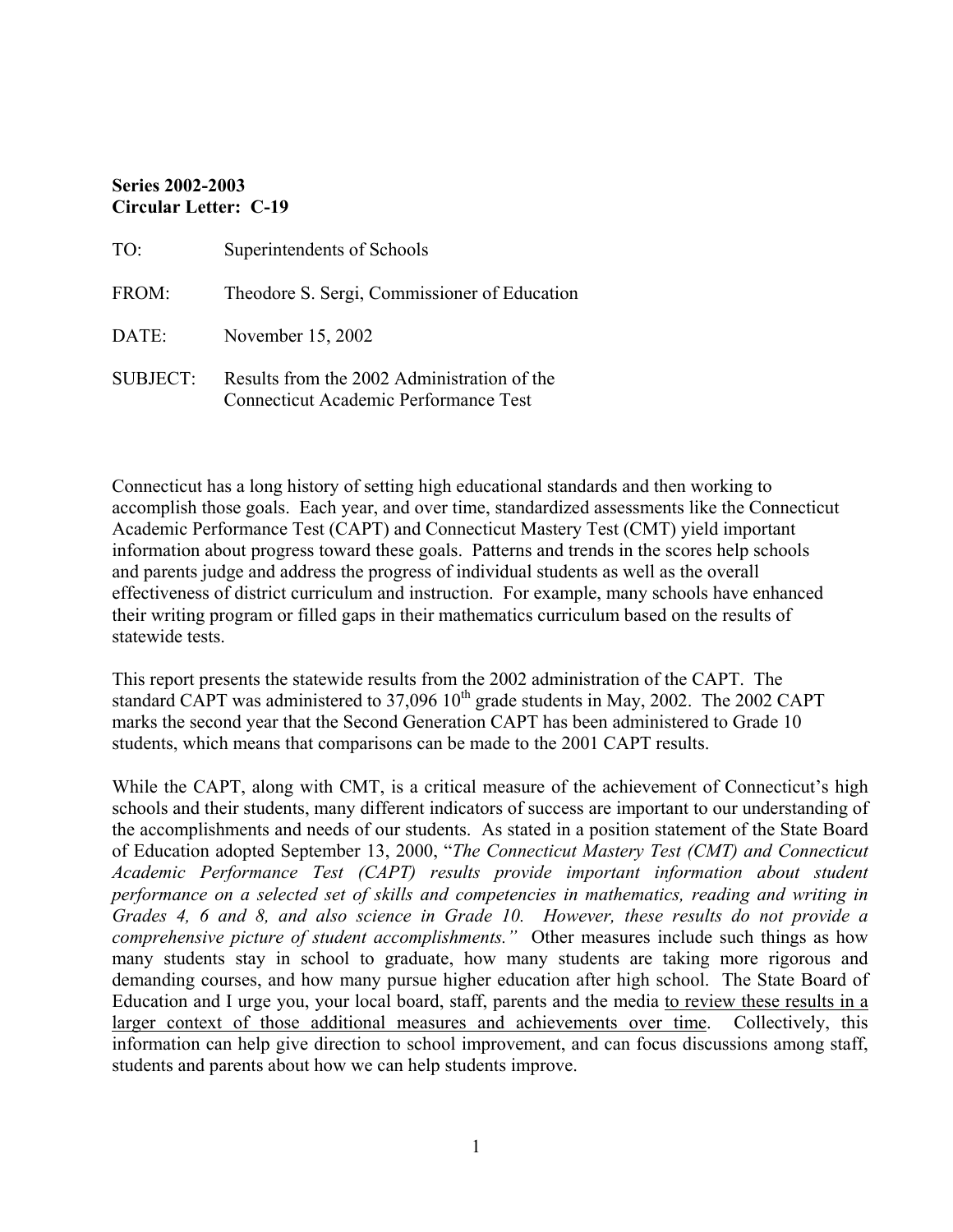## **Highlights of 2002 CAPT Results**

- Percentages of students reaching the state goal in the four content areas ranged from 43.2 percent in Science to 51.0 percent in Writing Across the Disciplines. Test takers in 2002 did more than two percentage points better than those in 2001 in Reading and Writing Across the Disciplines, and achievement was less than one percentage point lower in 2002 in Science and Mathematics.
- An additional 2,175 students on average participated in the standard CAPT compared to the average number of students participating in 2001. The average percentage of  $10^{th}$ grade students participating in the standard CAPT increased from 85.6 percent in 2001 to 88.0 percent in 2002. The rates of participation increased dramatically for special education students, students in bilingual education and English-as-a-Second-Language (ESL) programs, as well as for minority and high-poverty students.
- Statewide, the gaps in student achievement between minorities and non-minorities have improved slightly in Mathematics and Science and have increased slightly in Reading Across the Disciplines and Writing Across the Disciplines.
- Although the overall participation on the CAPT has improved, especially for special populations, there is still a need to ensure that all students participate in an assessment appropriate to their needs and that students who are absent are provided retesting opportunities. The average state percentage of students absent or without valid scores was 9.2 percent, but for special education students it was 17.3 percent, and for limited English proficient students it was 17.1 percent. These rates must be reduced significantly in the next few years. The new state statute requiring local graduation competencies will take effect for the class of 2006, who will be taking the CAPT in the spring of 2004. This should result in virtually every student participating in CAPT.

# **I. What was the performance of all 10<sup>th</sup> grade students in 2002?**

The CAPT-2 is aligned with Connecticut's curriculum frameworks and provides information about how well students are performing with respect to important skills in the content areas of Reading Across the Disciplines, Writing Across the Disciplines, Mathematics and Science. In each content area, scale scores are calculated, which range from 100-400. A state goal has been established for each content area which represents a high level of achievement for tenth grade students. Table 1 presents the number and percentage of students who participated in each part of the CAPT along with the number and percentage of students scoring at or above the state goal. The participation rates represent the percentage of all  $10<sup>th</sup>$  grade students who participated in the standard  $10^{th}$  grade CAPT.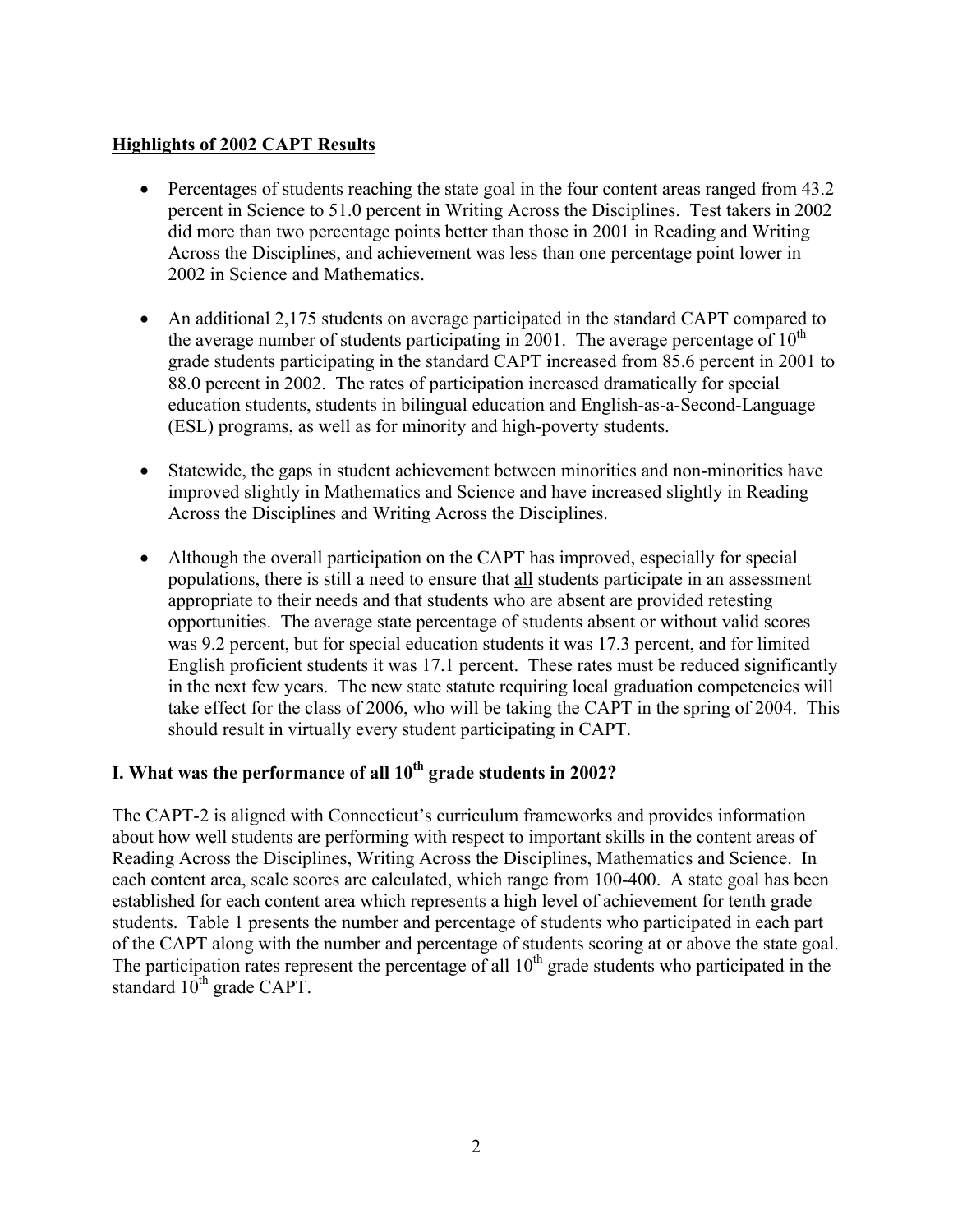|                                      | Tabic 1. Statewide Results by Collectic Area for 2001 and 2002 |                                 |                  |                                            |                  |                                          |                                                  |                |                                      |       |
|--------------------------------------|----------------------------------------------------------------|---------------------------------|------------------|--------------------------------------------|------------------|------------------------------------------|--------------------------------------------------|----------------|--------------------------------------|-------|
| <b>CAPT</b><br>Content               |                                                                | Number $(\% )$<br><b>Tested</b> |                  | Number $(\% )$ At<br><b>Level 4 - Goal</b> |                  | Number $(\% )$ at<br>Level 3 or<br>Above | Number $(\% )$ at<br>Level $1 -$<br>Intervention |                | <b>Average Scale</b><br><b>Score</b> |       |
| Area                                 | 2001                                                           | 2002                            | 2001             | 2002                                       | 2001             | 2002                                     | 2001                                             | 2002           | 2001                                 | 2002  |
| Mathematics                          | 33,260<br>(85.9)                                               | 35,099<br>(87.4)                | 14,847<br>(44.6) | 15,464<br>(44.1)                           | 25,601<br>(77.0) | 27,262<br>(77.7)                         | 3,527<br>(10.6)                                  | 3,395<br>(9.7) | 250.5                                | 250.3 |
| Science                              | 33,303<br>(86.0)                                               | 35,817<br>(89.2)                | 14,467<br>(43.4) | 15,461<br>(43.2)                           | 27,145<br>(81.5) | 28,932<br>(80.8)                         | 2,742<br>(8.2)                                   | 3,214<br>(9.0) | 250.4                                | 249.0 |
| Reading<br>Across the<br>Disciplines | 33,405<br>(86.2)                                               | 35,525<br>(88.5)                | 14,095<br>(42.2) | 15,917<br>(44.8)                           | 26,005<br>(77.8) | 28,043<br>(78.9)                         | 2,412<br>(7.2)                                   | 2,525<br>(7.1) | 250.6                                | 250.7 |
| Writing<br>Across the<br>Disciplines | 32,581<br>(84.1)                                               | 34,807<br>(86.7)                | 15,874<br>(48.7) | 17,758<br>(51.0)                           | 26,643<br>(81.8) | 27,781<br>(79.8)                         | 1,969<br>(6.0)                                   | 2,548<br>(7.3) | 250.4                                | 248.1 |

Table 1: Statewide Results by Content Area for 2001 and 2002

# **Some Major Findings from the 2002 CAPT Administration**

#### **Reading Across the Disciplines**

- Participation in the standard Reading Across the Disciplines test increased from 86.2 percent of  $10^{th}$  grade students in 2001 to 88.5 percent in 2002.
- Even with this increased participation, the percentage of students scoring at or above the state goal increased from 42.2 percent to 44.8 percent, and the percentage of students scoring at the intervention level decreased from 7.2 percent to 7.1 percent.

### **Writing Across the Disciplines**

- Participation in the standard Writing Across the Disciplines test increased from 84.1 percent of  $10^{th}$  grade students in 2001 to 86.7 percent in 2002.
- Even with this increased participation, the percentage of students scoring at or above the state goal increased from 48.7 percent in 2001 to 51.0 percent in 2002. The percentage of students scoring at the intervention level, however, increased from 6.0 percent to 7.3 percent.

### **Mathematics**

- Participation in the standard Mathematics test increased from 85.9 percent of  $10^{th}$  grade students in 2001 to 87.4 percent in 2002.
- In 2002, an additional 617 students scored at or above the state goal, although the percentage of students scoring at or above the state goal decreased negligibly from 44.6 percent to 44.1 percent. The percentage of students scoring at the intervention level decreased from 10.6 percent to 9.7 percent.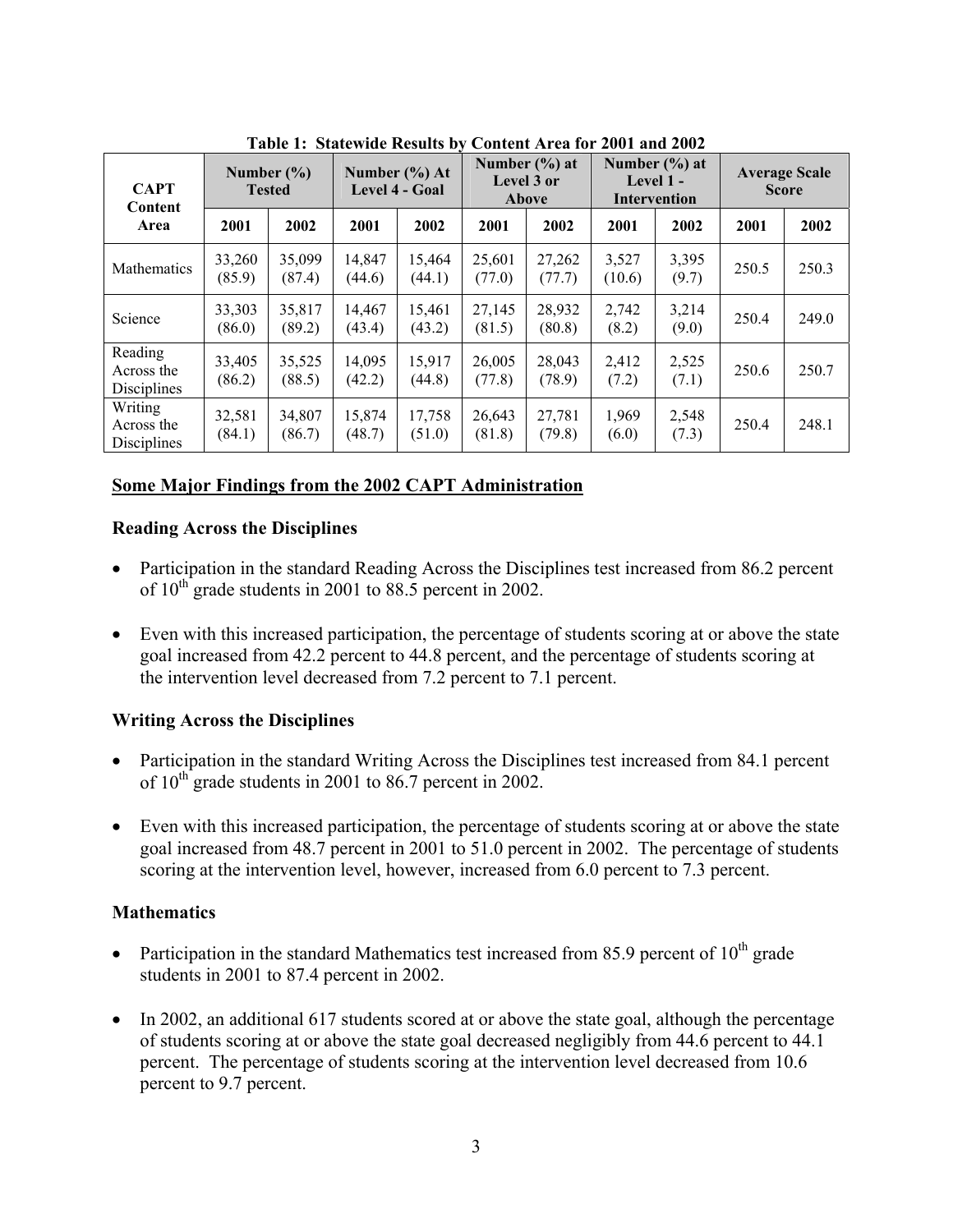#### **Science**

- Participation in the standard Science test increased from 86.0 percent of  $10^{th}$  grade students in 2001 to 89.2 percent in 2002.
- In 2002, an additional 994 students scored at or above the state goal, although the percentage of students scoring at or above the state goal decreased very negligibly from 43.4 to 43.2. The percentage of students scoring at the intervention level increased from 8.2 percent to 9.0 percent.

Another way to gauge the overall progress of students statewide is to examine the percentage of tested students who achieve the statewide goals on all four of the CAPT subtests. This year, 8794 students (23.7 percent) succeeded in reaching this mark, 890 more students than in 2001, compared to 11.8 percent in 1995. Further, the percentage of students not meeting the goal on any of the tests dropped slightly, from 37.4 percent in 2001 to 36.1 percent in 2002.

| <b>Number of Tests</b> | 2001          | 2002          |
|------------------------|---------------|---------------|
| All Four Tests         | 7,904 (22.6)  | 8,794 (23.7)  |
| Only Three Tests       | 4,507(12.9)   | 4,715(12.7)   |
| Only Two Tests         | 4,685(13.4)   | 5,092(13.7)   |
| Only One Test          | 4,776 (13.7)  | 5,095(13.7)   |
| No Tests               | 13,042 (37.4) | 13,400 (36.1) |

**Table 2: Number (%) of Students At or Above State Goal**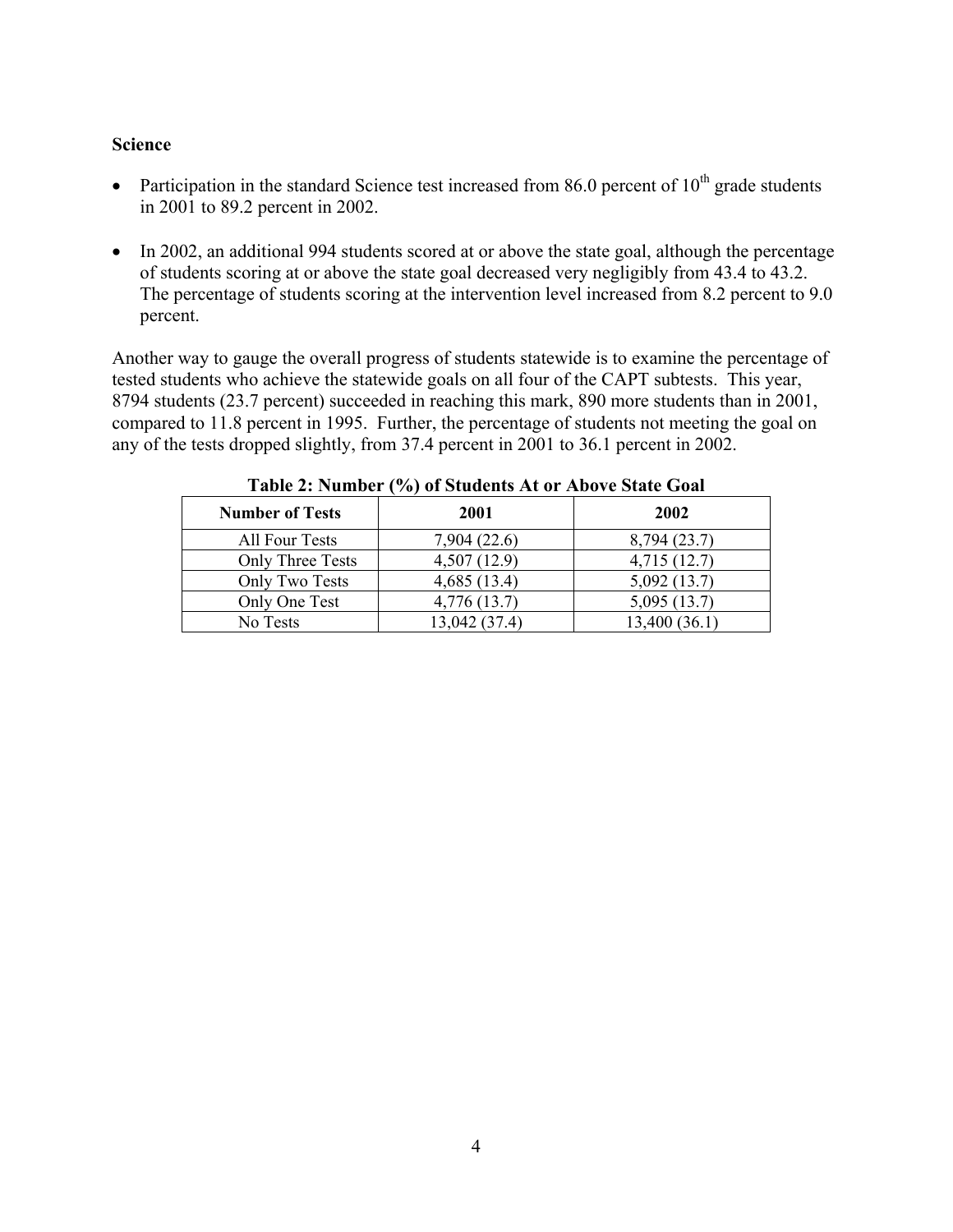# **II. What was the performance and participation of 10th grade students across ERGs?**

Table 3 present CAPT results for 2001 and 2002 by Education Reference Group (ERG)

|               |      |                                 | <b>Mathematics</b>    |                                               | <b>Science</b>        |                                    | <b>Reading Across the</b><br><b>Disciplines</b> | <b>Writing Across the</b><br><b>Disciplines</b> |                       |  |
|---------------|------|---------------------------------|-----------------------|-----------------------------------------------|-----------------------|------------------------------------|-------------------------------------------------|-------------------------------------------------|-----------------------|--|
| <b>ERG</b>    | Year | % At or<br><b>Above</b><br>Goal | Participation<br>Rate | % At<br><sub>or</sub><br><b>Above</b><br>Goal | Participation<br>Rate | % At<br>Or<br><b>Above</b><br>Goal | Participation<br>Rate                           | % At Or<br>Above<br>Goal                        | Participation<br>Rate |  |
| A             | 2001 | 74.3                            | 94.4                  | 73.4                                          | 94.6                  | 75.2                               | 94.6                                            | 79.0                                            | 94.2                  |  |
|               | 2002 | 75.4                            | 96.5                  | 71.2                                          | 97.0                  | 75.1                               | 96.8                                            | 76.5                                            | 95.9                  |  |
| B             | 2001 | 62.8                            | 91.0                  | 61.4                                          | 91.0                  | 61.6                               | 91.9                                            | 64.5                                            | 90.7                  |  |
|               | 2002 | 65.0                            | 93.1                  | 60.3                                          | 93.1                  | 63.9                               | 93.2                                            | 67.8                                            | 92.1                  |  |
| $\mathcal{C}$ | 2001 | 59.2                            | 93.4                  | 61.1                                          | 93.5                  | 61.2                               | 93.3                                            | 61.8                                            | 92.9                  |  |
|               | 2002 | 60.1                            | 93.5                  | 62.0                                          | 94.4                  | 60.0                               | 94.2                                            | 63.9                                            | 93.1                  |  |
| D             | 2001 | 53.5                            | 89.5                  | 50.7                                          | 89.5                  | 48.1                               | 90.2                                            | 57.9                                            | 88.5                  |  |
|               | 2002 | 52.3                            | 90.2                  | 52.3                                          | 91.8                  | 52.5                               | 91.7                                            | 62.0                                            | 90.1                  |  |
| E             | 2001 | 45.7                            | 92.2                  | 47.4                                          | 92.1                  | 45.3                               | 92.1                                            | 50.4                                            | 90.4                  |  |
|               | 2002 | 45.7                            | 94.3                  | 48.9                                          | 95.1                  | 47.1                               | 93.9                                            | 56.7                                            | 92.4                  |  |
| $\mathbf{F}$  | 2001 | 42.9                            | 87.3                  | 41.4                                          | 87.2                  | 37.7                               | 88.7                                            | 46.8                                            | 85.9                  |  |
|               | 2002 | 41.5                            | 88.2                  | 41.8                                          | 89.0                  | 42.5                               | 89.7                                            | 52.2                                            | 86.6                  |  |
| G             | 2001 | 37.4                            | 89.6                  | 37.0                                          | 89.7                  | 32.2                               | 90.1                                            | 41.5                                            | 87.3                  |  |
|               | 2002 | 37.7                            | 90.8                  | 35.8                                          | 91.9                  | 36.9                               | 91.4                                            | 45.1                                            | 89.4                  |  |
| H             | 2001 | 37.1                            | 80.6                  | 34.8                                          | 79.9                  | 33.5                               | 79.9                                            | 43.5                                            | 76.4                  |  |
|               | 2002 | 33.7                            | 83.1                  | 33.3                                          | 85.4                  | 36.0                               | 84.0                                            | 42.3                                            | 81.1                  |  |
| I             | 2001 | 14.5                            | 68.2                  | 14.1                                          | 68.7                  | 16.9                               | 68.1                                            | 22.7                                            | 65.1                  |  |
|               | 2002 | 13.7                            | 71.4                  | 14.8                                          | 75.8                  | 19.8                               | 72.9                                            | 24.4                                            | 72.2                  |  |
| <b>VT</b>     | 2001 | 13.9                            | 91.4                  | 13.2                                          | 93.8                  | 7.6                                | 93.0                                            | 11.3                                            | 90.9                  |  |
|               | 2002 | 12.1                            | 91.4                  | 14.1                                          | 95.5                  | 10.1                               | 94.1                                            | 14.3                                            | 92.1                  |  |
| <b>State</b>  | 2001 | 44.6                            | 85.9                  | 43.4                                          | 86.0                  | 42.2                               | 86.2                                            | 48.7                                            | 84.1                  |  |
|               | 2002 | 44.1                            | 87.4                  | 43.2                                          | 89.2                  | 44.8                               | 88.5                                            | 51.0                                            | 86.7                  |  |

**Table 3: CAPT Results and Participation Rates by ERG for 2001 and 2002** 

Table 3 shows a typical pattern of decreasing performance as data are reviewed from ERG A to ERG I. Patterns of participation may, however, be the more interesting story. While participation increases are evident across ERGs, there are notably greater increases in participation in ERGs H and I. These school districts should be commended for their efforts to include greater numbers of their students in the CAPT; however, these same districts are still the furthest from meeting state and federal expectations for test participation. It is critical that the reader keeps in mind the increased participation of students from ERGs H and I when making comparisons of CAPT results from 2001 to 2002.

The Regional Vocational-Technical School System has participation rates among the highest statewide, and although their results are among the lowest in the state, they have made improvement in three of the four content areas from 2001 to 2002.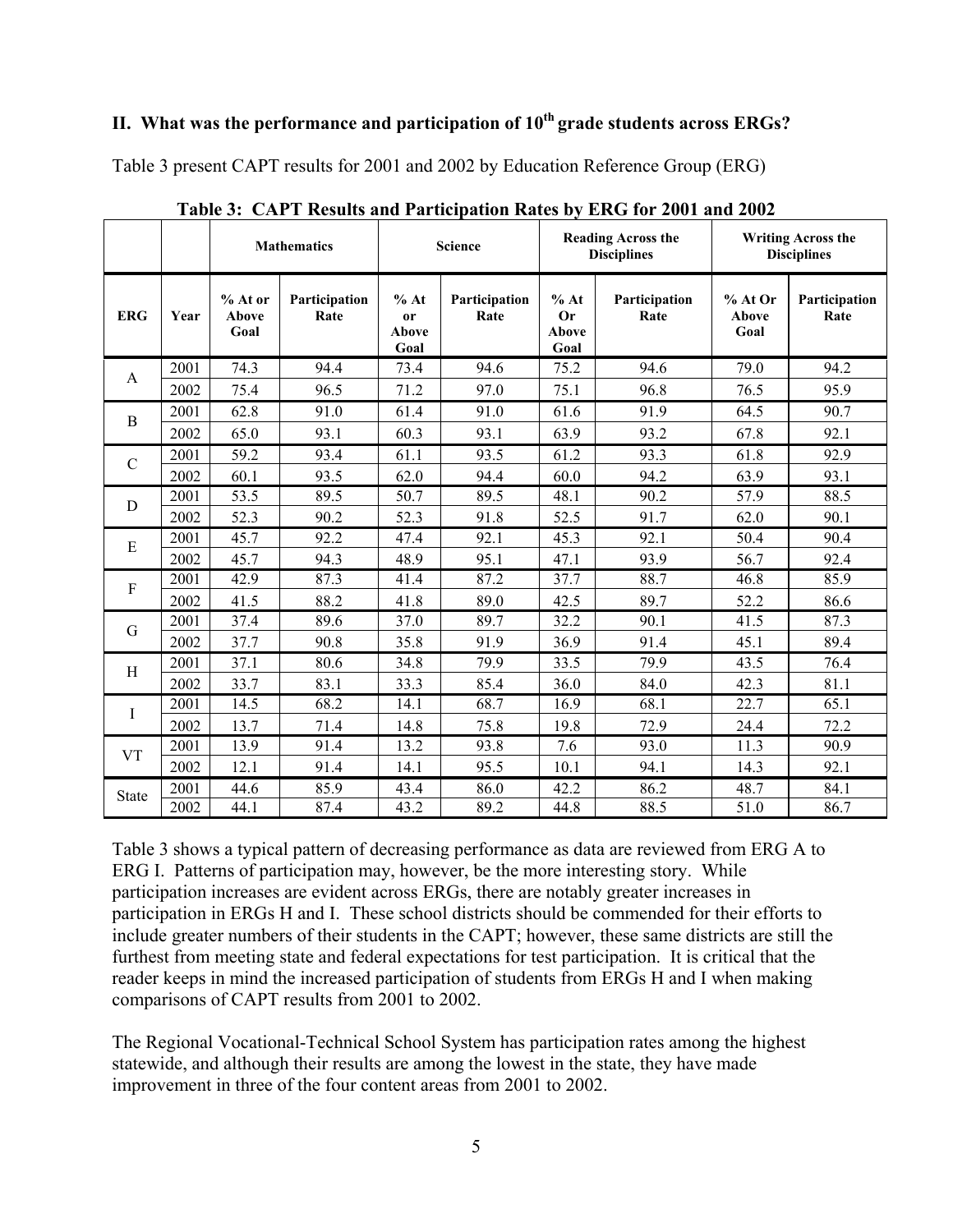#### **III. What do we know about the long-term trend in CAPT performance?**

Table 4 presents the statewide long-term trend in CAPT results from 1995 through 2002. In interpreting these results, it is important to keep in mind that they span two generations of the CAPT. Between the 2000 CAPT administration of CAPT-1 and the 2001 administration of CAPT-2, there were revisions to the content of the test, the manner in which test components were combined and the standards against which student performance was interpreted. However, Table 4 can serve as an historical record of the percentage of students from the beginning of CAPT who achieved the state goals on the subject areas that were assessed across those years.

|                      |      | <b>Generation 1</b> |      |      |      |      |                                                    | <b>Generation 2</b> |      |
|----------------------|------|---------------------|------|------|------|------|----------------------------------------------------|---------------------|------|
|                      | 1995 | 1996                | 1997 | 1998 | 1999 | 2000 |                                                    | 2001                | 2002 |
| <b>Mathematics</b>   | 37.9 | 41.0                | 41.6 | 43.7 | 43.1 | 45.3 | <b>Mathematics</b>                                 | 44.6                | 44.1 |
| <b>Science</b>       | 32.3 | 34.1                | 35.5 | 35.5 | 38.0 | 37.3 | <b>Science</b>                                     | 43.4                | 43.2 |
| <b>Language Arts</b> | 30.6 | 35.1                | 35.0 | 35.2 | 39.2 | 37.9 | Reading<br><b>Across the</b><br><b>Disciplines</b> | 42.2                | 44.8 |
| Interdisciplinary    | 38.1 | 35.7                | 37.9 | 38.4 | 42.3 | 46.2 | Writing<br>Across the<br><b>Disciplines</b>        | 48.7                | 51.0 |

**Table 4: Percent of Students at or Above Goal Across Generations: 1995 - 2002** 

### **IV. How have participation rates changed?**

More of Connecticut's  $10<sup>th</sup>$  grade students participated in last spring's administration of the CAPT than at any time since the exam was first given in 1994. In the last two years, average participation rates across content areas increased from 85.6 percent to 88.0 percent. This was due in large part to increased academic accountability requirements for English language learners and special education students brought about by recent federal and state legislation, and a general growing focus on leaving no child behind. This increased emphasis on inclusion is meant to guarantee equal educational opportunities for all students.

Table 5 shows the number and percentage of all  $10<sup>th</sup>$  graders in different categories of participation and non-participation for 2001 and 2002. These data show that an average of 548 fewer students were exempted in 2002 due to limited English proficiency, and that 15 fewer special education students took an out-of-level version of the CAPT. These students account for a sizable portion of the increase in the rate of participation in the standard CAPT. Given the fact that many more students with special learning needs took the rigorous  $10<sup>th</sup>$  grade test, it is encouraging to see steady results in scores statewide.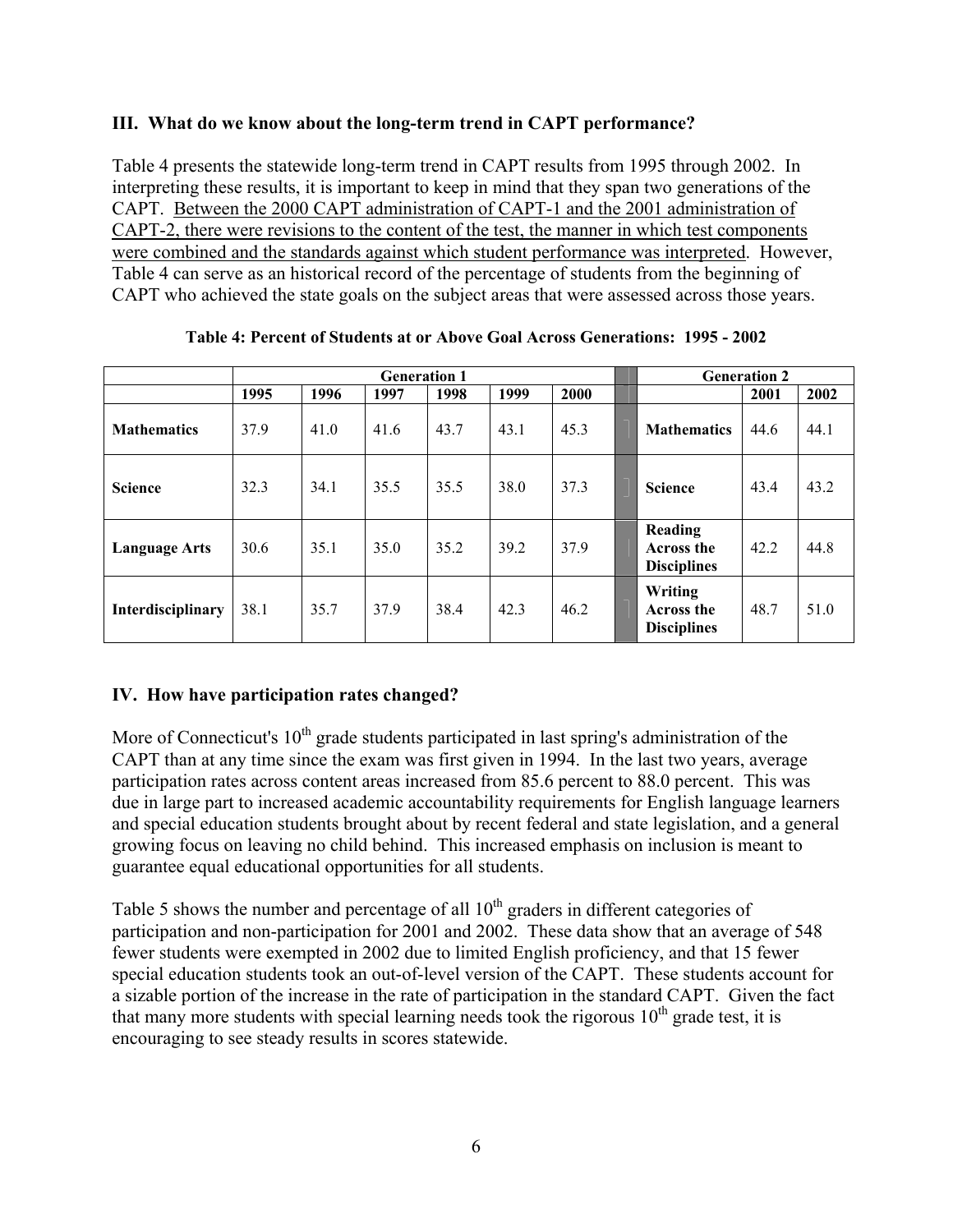| <b>PARTICIPATION</b><br><b>STATUS</b> | Year | <b>Mathematics</b> | <b>Science</b> | Reading<br><b>Across the</b><br><b>Disciplines</b> | Writing<br><b>Across the</b><br><b>Disciplines</b> |
|---------------------------------------|------|--------------------|----------------|----------------------------------------------------|----------------------------------------------------|
|                                       |      | Number $(\%)$      | Number $(\% )$ | Number $(\%)$                                      | Number $(\% )$                                     |
| <b>Standard CAPT</b>                  | 2001 | 33,260 (85.9)      | 33,303 (86.0)  | 33,405 (86.2)                                      | 32,581 (84.1)                                      |
|                                       | 2002 | 35,099 (87.4)      | 35,817 (89.2)  | 35,525 (88.5)                                      | 34,807 (86.7)                                      |
| <b>Out-of-Level CAPT</b>              | 2001 | 647(1.7)           | 757(2.0)       | 613(1.6)                                           | 608(1.6)                                           |
|                                       | 2002 | 643(1.6)           | $705*(1.8)$    | 610(1.5)                                           | 607(1.5)                                           |
| <b>Skills Checklist</b>               | 2001 | 280(0.7)           | 280(0.7)       | 280(0.7)                                           | 280(0.7)                                           |
|                                       | 2002 | 292(.7)            | 292(.7)        | 292(.7)                                            | 292(.7)                                            |
| Exempt                                | 2001 | 772(2.0)           | 773(2.0)       | 776(2.0)                                           | 775(2.0)                                           |
|                                       | 2002 | 226(.6)            | 227(.6)        | 224(.6)                                            | 226(.6)                                            |
| <b>Absent</b>                         | 2001 | 3,734(9.6)         | 3,598(9.3)     | 3,539(9.1)                                         | 4,320(11.2)                                        |
|                                       | 2002 | 3,853(9.6)         | 3,093(7.7)     | 3,352(8.3)                                         | 4,032(10.0)                                        |

**Table 5: Participation Status of 10th Grade Students in CAPT 2001 and 2002** 

\* An Out-of-level Science test was not available for these students.

The new federal law, *No Child Left Behind Act of 2001,* requires that 95 percent of all students (except those LEP students who are exempt) participate in a state assessment: standard, out-oflevel or CMT/CAPT Skills Checklist. If a district has more than 5 percent of its students absent with no test makeup, they will not meet this requirement. In ERG I, absentee rates average 20.5 percent, far exceeding the federal target.

While most school districts have found ways to motivate their students with attendance incentives and test score rewards, other districts appear to be struggling with attendance during testing. Encouraging more students to come to school during the testing period, and give the tests their best efforts, is a challenge that will take on even greater importance now that the state is expected to comply with the federal mandates of the *No Child Left Behind Act of 2001*.

The CAPT should be seen as an educational resource to which all children should have access. The information educators and parents obtain about individual student and school needs can be very helpful in improving student achievement.

### **V. What was the performance and participation of special populations?**

In keeping with national and state efforts to equalize access to educational opportunities, school districts are taking measures to increase student participation in the annual statewide testing so that at least 95 percent of all public school students in the state are included in the assessment program. This goal of 95 percent participation applies to various subgroups of students as well.

### **Special Education Results and Participation**

One such effort focuses on special education students whose learning disabilities, social/emotional disorders, physical or cognitive impairments have been viewed in the past as justifiable reasons for exempting them from yearly academic testing. Beginning with the 2000- 2001 school year, districts were required to include all special education students in either the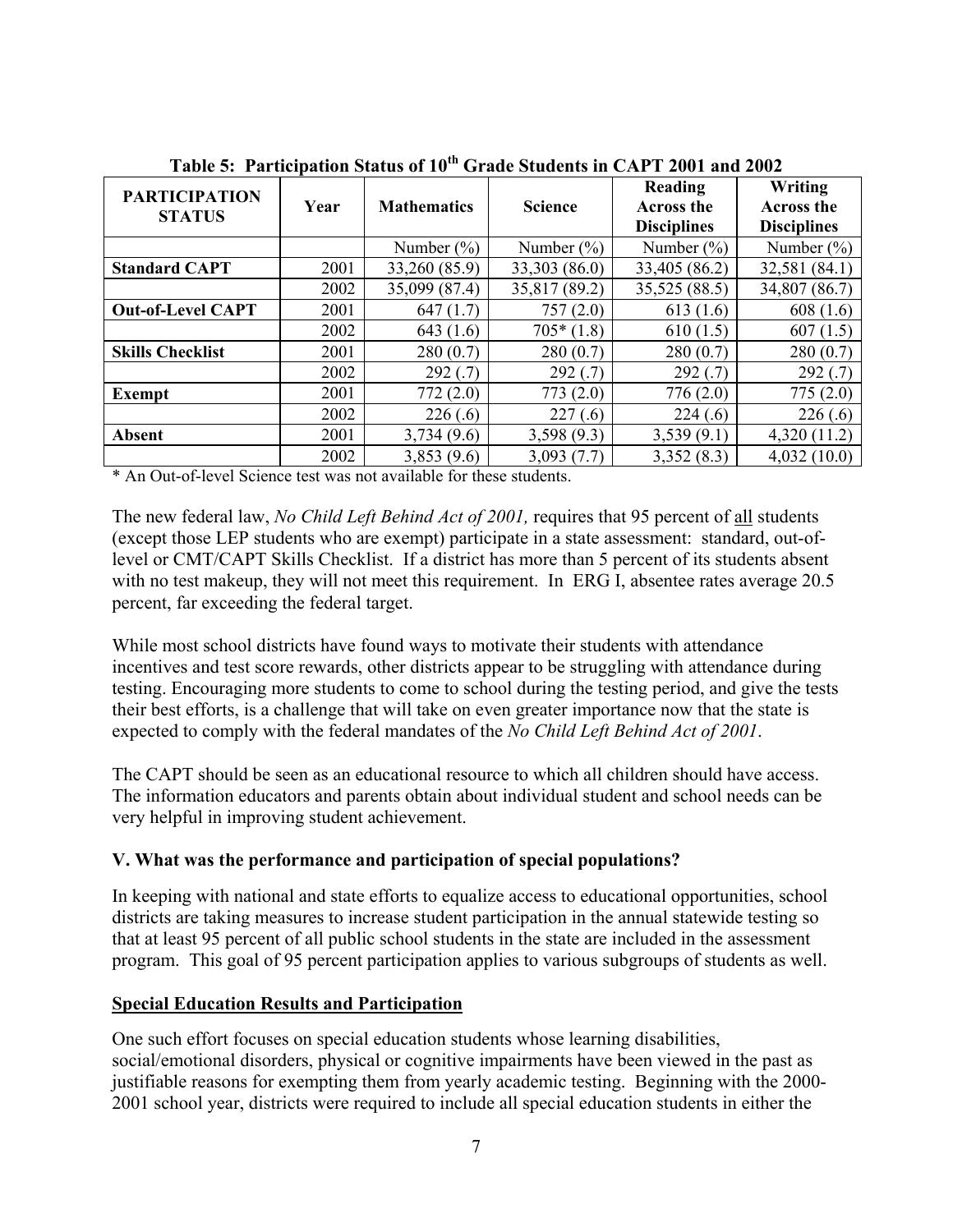standard CAPT or, when appropriate, an alternate assessment rather than excluding them from the testing program altogether. Guidelines issued by the State Department of Education urged districts to administer the standard  $10<sup>th</sup>$  grade test to at least 80 percent of their special education students, and to limit the number of students taking a lower-grade level test or a Skills Checklist to just 20 percent. As a result, the 2002 CAPT administration included more special education students taking the standard version of the exams than ever before. Table 6 displays CAPT participation information for special education students in 2001 and 2002. Although the special education participation rate on the standard CAPT improved from 2001 to 2002 from 61.8 percent to 64.0 percent, it falls short of the 80 percent expectation.

|      |                 | Number $(\%)$ of Grade | Average Number            | Average Number                    | Average          |
|------|-----------------|------------------------|---------------------------|-----------------------------------|------------------|
|      |                 | 10 Students Identified | $(\%)$ of Special         | $(\%)$ of Special                 | Number $(\%)$ of |
|      |                 | by the District as     | <b>Education Students</b> | Education                         | Special          |
|      | Number of       | Enrolled in Special    | in Standard CAPT          | Students in                       | Education        |
|      | Grade 10        | Education              |                           | Standard, Out-of- Students Absent |                  |
|      | <b>Students</b> |                        |                           | Level or Skills                   | from Testing     |
| YEAR |                 |                        |                           | Checklist                         |                  |
|      |                 | Number $(\% )$         | Number* $(\% )$           | Number* $(\% )$                   | Number* $(\% )$  |
| 2001 | 38,735          | 4,583(11.8)            | 2,832(61.8)               | 3,768 (82.2)                      | 785 (17.1)       |
| 2002 | 40,156          | 4,992 (12.5)           | 3,196(64.0)               | 4,130(82.7)                       | 831 (16.6)       |

\*rounded to the nearest whole number

| Standard CAPT 2001 and 2002    |      |                    |                                      |                       |  |  |
|--------------------------------|------|--------------------|--------------------------------------|-----------------------|--|--|
| <b>CAPT Content Area</b>       | Year | % At Or Above Goal | <b>Average Scale</b><br><b>Score</b> | Participation<br>Rate |  |  |
| Mathematics                    | 2001 | 14.2               | 209.7                                | 61.7                  |  |  |
|                                | 2002 | 13.4               | 210.3                                | 61.9                  |  |  |
| Science                        | 2001 | 15.2               | 214.3                                | 62.9                  |  |  |
|                                | 2002 | 14.4               | 211.7                                | 67.3                  |  |  |
| Reading Across the Disciplines | 2001 | 10.1               | 207.7                                | 63.0                  |  |  |
|                                | 2002 | 11.7               | 207.7                                | 64.9                  |  |  |
| Writing Across the Disciplines | 2001 | 13.1               | 207.5                                | 59.6                  |  |  |
|                                | 2002 | 14.6               | 203.0                                | 62.0                  |  |  |

#### **Table 7: Results and Participation Rates for Special Education Students in Standard CAPT 2001 and 2002**

While average scores increased slightly in Mathematics and remained constant in Reading Across the Disciplines among special education students, scores fell in Science and Writing Across the Disciplines compared with last year's results. In addition, participation rates for special education students, even at 61.9 percent to 67.3 percent, are short of the state target of 80 percent participation on the standard test.

As much as possible, these learners with special needs receive instruction in regular classrooms with accommodations to help them learn alongside their non-disabled peers. Statewide, there is a need to continue to increase the number of special education students included in the standard CAPT to ensure access and equity, raise academic expectations and enhance achievement. The role of each school district and school is to continue to ensure that special education students have the same opportunities to learn the same curriculum as their non-disabled peers.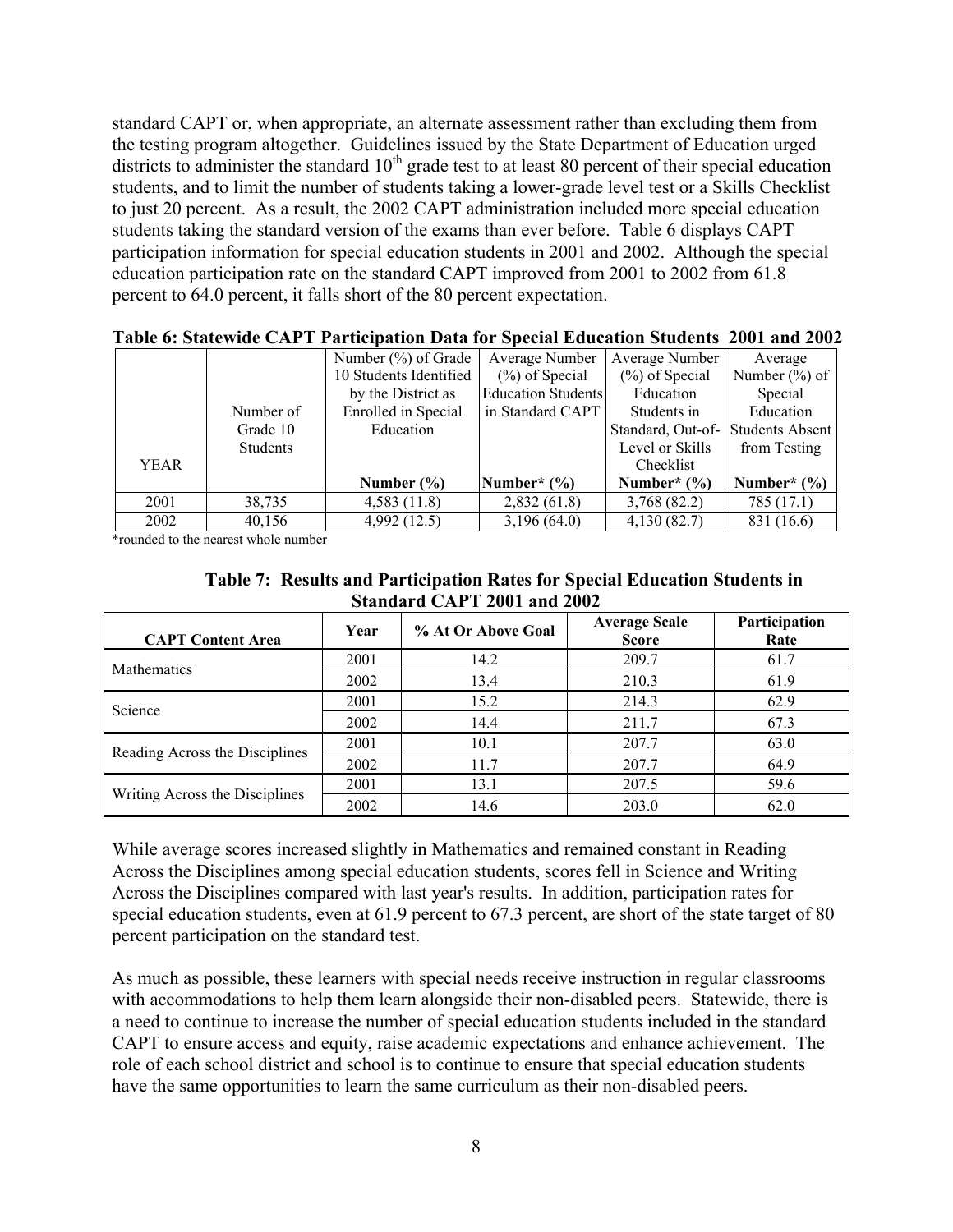## **Bilingual/ESL Results and Participation**

Also included in the testing process for the first time this year are the test scores of hundreds of students with limited English proficiency who have attended Connecticut high schools for more than ten months. In previous years, students enrolled in bilingual education or English as a Second Language programs were not required to take the CAPT until they had completed three years of Connecticut schooling. This year, about 558 bilingual education and ESL students took the standard CAPT exam; more than four times as many as in 2001.

|      |                   | THERE OF STREETING CITY I REGULARIZED ROW TOT DIMINISHING SOMMONES SO T WHY SO . |                      |                        |                   |
|------|-------------------|----------------------------------------------------------------------------------|----------------------|------------------------|-------------------|
|      |                   | Number $(\% )$ of                                                                | Average Number       | Average Number         | Average           |
|      |                   | Grade 10 Students                                                                | $(\%)$ of            | $(\%)$ of              | Number $(\% )$ of |
|      |                   | Identified by the                                                                | Bilingual/ESL        | Bilingual/ESL          | Bilingual/ESL     |
|      |                   | District as Enrolled                                                             | <b>Students</b>      | <b>Students Exempt</b> | Absent from       |
|      | Number of         | in Bilingual/ESL                                                                 | Participating in     | from Testing           | Testing           |
| Year | Grade 10 Students |                                                                                  | <b>Standard CAPT</b> |                        |                   |
|      |                   | Number $(\% )$                                                                   | Number* $(\% )$      | Number* $(\% )$        | Number* $(\% )$   |
| 2001 | 38,735            | 937(2.4)                                                                         | 121(12.9)            | 774 (82.6)             | 33(3.5)           |
| 2002 | 40,156            | 951(2.4)                                                                         | 558 (58.6)           | 226(23.7)              | 151(15.9)         |

| Table 8: Statewide CAPT Participation Data for Bilingual/ESL Students 2001 and 2002 |
|-------------------------------------------------------------------------------------|
|-------------------------------------------------------------------------------------|

\*rounded to the nearest whole number

Table 9 shows the results and participation rates for the newly expanded group of limited-English proficient students who took the CAPT this year. In light of such dramatic increases in the participation of students who have had limited exposure to English, it is not surprising to see a corresponding decrease in the performance of these students as a group.

| Table 9: Results and Participation Rates for Limited English Proficient Students |
|----------------------------------------------------------------------------------|
| 2001 and 2002                                                                    |

| <b>CAPT Content Area</b>       | Year | % At or Above<br>Goal | <b>Average Scale</b><br><b>Score</b> | <b>Participation Rate</b> |  |  |  |
|--------------------------------|------|-----------------------|--------------------------------------|---------------------------|--|--|--|
| Mathematics                    | 2001 | 13.4                  | 205.5                                | 13.6                      |  |  |  |
|                                | 2002 | 7.4                   | 193.8                                | 57.1                      |  |  |  |
| Science                        | 2001 | 9.7                   | 202.2                                | 13.2                      |  |  |  |
|                                | 2002 | 3.3                   | 187.3                                | 64.0                      |  |  |  |
| Reading Across the Disciplines | 2001 | 9.3                   | 196.8                                | 12.6                      |  |  |  |
|                                | 2002 | 2.6                   | 187.5                                | 56.4                      |  |  |  |
| Writing Across the Disciplines | 2001 | 18.1                  | 208.6                                | 12.4                      |  |  |  |
|                                | 2002 | 4.6                   | 185.3                                | 57.0                      |  |  |  |

### **VI. Are the achievement gaps closing?**

Nearly one-fourth of the 37,096 high school sophomores tested in 2002 reached the state goal on all four content areas tested. This indicates that many students are achieving at exceptionally high levels. However, when this year's CAPT results are analyzed by subgroups such as race/ethnicity, poverty and gender, troubling disparities in achievement persist. For example:

• More than 50 percent of white and Asian students met the state goal in Reading Across the Disciplines, compared with 15.2 percent of black and 17.6 percent of Hispanic  $10<sup>th</sup>$  graders.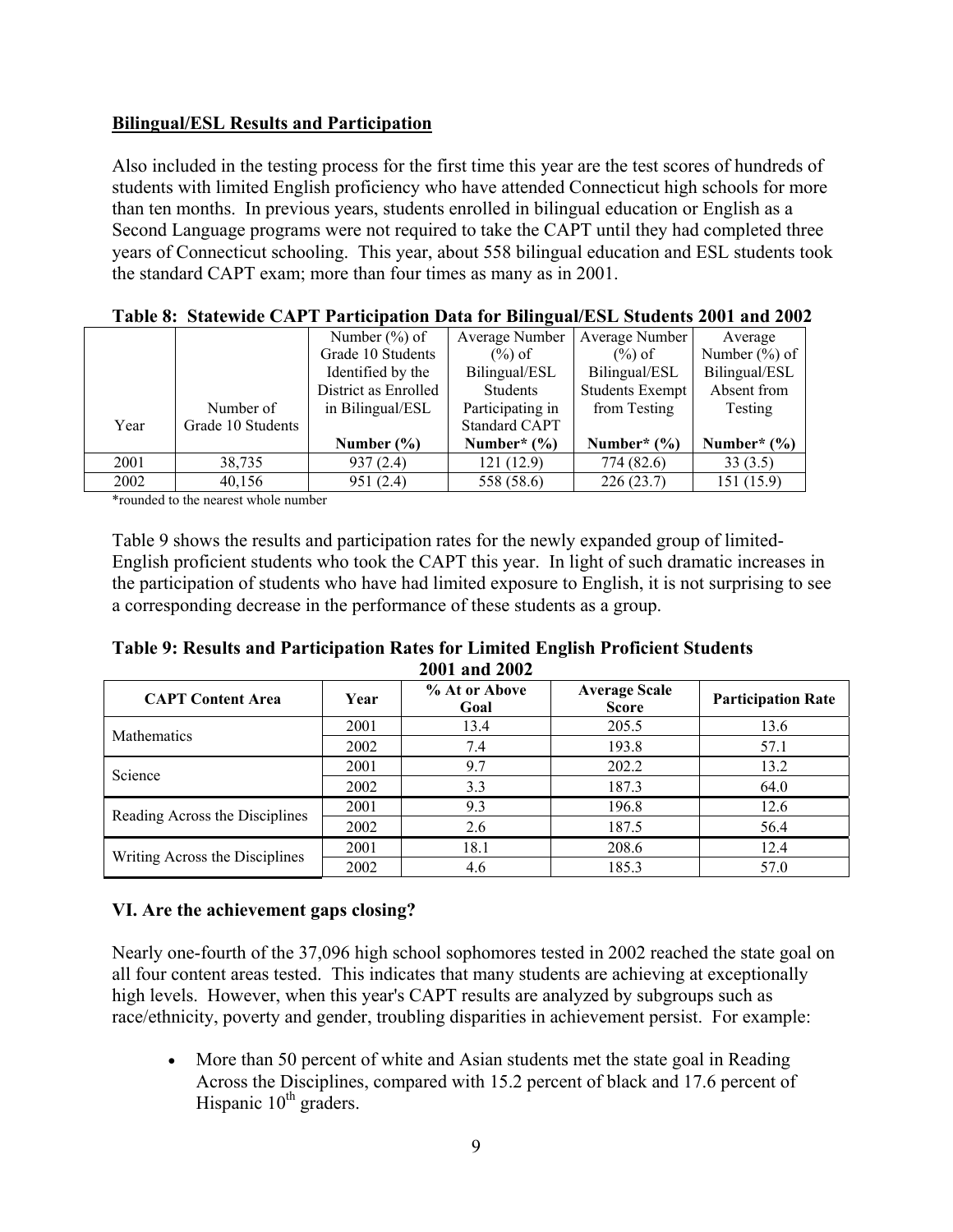- In Mathematics, just 12.5 percent of low-income students reached the goal, while 48.9 percent of higher-income students made the mark.
- The percentage of females achieving the state goals in Reading and Writing Across the Disciplines exceeded that of males by 15 to 20 percentage points; and males continued to outperform females in Mathematics and Science.

Tables 10 through 12 present results by race/ethnicity, poverty level and gender for the 2001 and 2002 test administrations.

|                                  |      | <b>Black</b><br>$(n=4,281$ in 2001)<br>$(n=5,035 \text{ in } 2002)$ |                                  | s and I al despación radios<br>White<br>$(n=26,500 \text{ in } 2001)$<br>$(n=29,088$ in 2002) |                                          | <b>Hispanic</b><br>$(n=4,199$ in 2001)<br>$(n=4,541$ in 2002) |                       |                                          |                                         |                       |
|----------------------------------|------|---------------------------------------------------------------------|----------------------------------|-----------------------------------------------------------------------------------------------|------------------------------------------|---------------------------------------------------------------|-----------------------|------------------------------------------|-----------------------------------------|-----------------------|
|                                  |      | $%$ at<br><sub>or</sub><br>Above<br>Goal                            | Average<br><b>Scale</b><br>Score | Participation<br>Rate                                                                         | $%$ at<br><sub>or</sub><br>Above<br>Goal | Average<br><b>Scale</b><br><b>Score</b>                       | Participation<br>Rate | $%$ at<br><sub>or</sub><br>Above<br>Goal | Average<br><b>Scale</b><br><b>Score</b> | Participation<br>Rate |
|                                  | 2001 | 11.0                                                                | 209.0                            | 74.8                                                                                          | 53.2                                     | 260.5                                                         | 91.5                  | 13.8                                     | 215.5                                   | 68.6                  |
| <b>Mathematics</b>               | 2002 | 9.6                                                                 | 210.8                            | 76.1                                                                                          | 52.8                                     | 260.2                                                         | 91.6                  | 11.9                                     | 214.7                                   | 72.8                  |
|                                  | 2001 | 10.5                                                                | 211.0                            | 74.5                                                                                          | 51.8                                     | 260.1                                                         | 91.5                  | 13.1                                     | 215.6                                   | 69.6                  |
| <b>Science</b>                   | 2002 | 10.8                                                                | 211.3                            | 80.2                                                                                          | 52.0                                     | 259.3                                                         | 92.6                  | 12.5                                     | 212.5                                   | 77.1                  |
| Reading                          | 2001 | 14.6                                                                | 220.2                            | 74.6                                                                                          | 49.5                                     | 258.7                                                         | 92.0                  | 14.6                                     | 219.3                                   | 69.4                  |
| Across the<br><b>Disciplines</b> | 2002 | 15.2                                                                | 219.5                            | 78.8                                                                                          | 52.5                                     | 259.0                                                         | 92.3                  | 17.6                                     | 220.3                                   | 74.5                  |
| Writing                          | 2001 | 20.4                                                                | 221.6                            | 70.4                                                                                          | 56.1                                     | 257.9                                                         | 90.3                  | 19.9                                     | 221.2                                   | 66.3                  |
| Across the<br><b>Disciplines</b> | 2002 | 21.9                                                                | 217.4                            | 76.2                                                                                          | 58.8                                     | 256.4                                                         | 90.7                  | 21.4                                     | 215.5                                   | 72.4                  |

**Table 10: Statewide Results and Participation Rates by Race/Ethnicity 2001 and 2002** 

While the achievement gaps statewide between black, Hispanic and white students did not significantly change from 2001 to 2002, there were significant increases in the percentage of minority students being tested. For black students, participation increased by an average of just over 4 percent. For Hispanic students, participation increased by an average of over 5 percent. This is significantly higher than the increase in participation rates among white students which averaged less than .5 percent. It is encouraging, but certainly not satisfying, that results for minority students remained steady even with the large increases in students being tested. Asian students continued to outperform other groups with 50.2 percent to 61.4 percent achieving the state goal across the various sections of the test.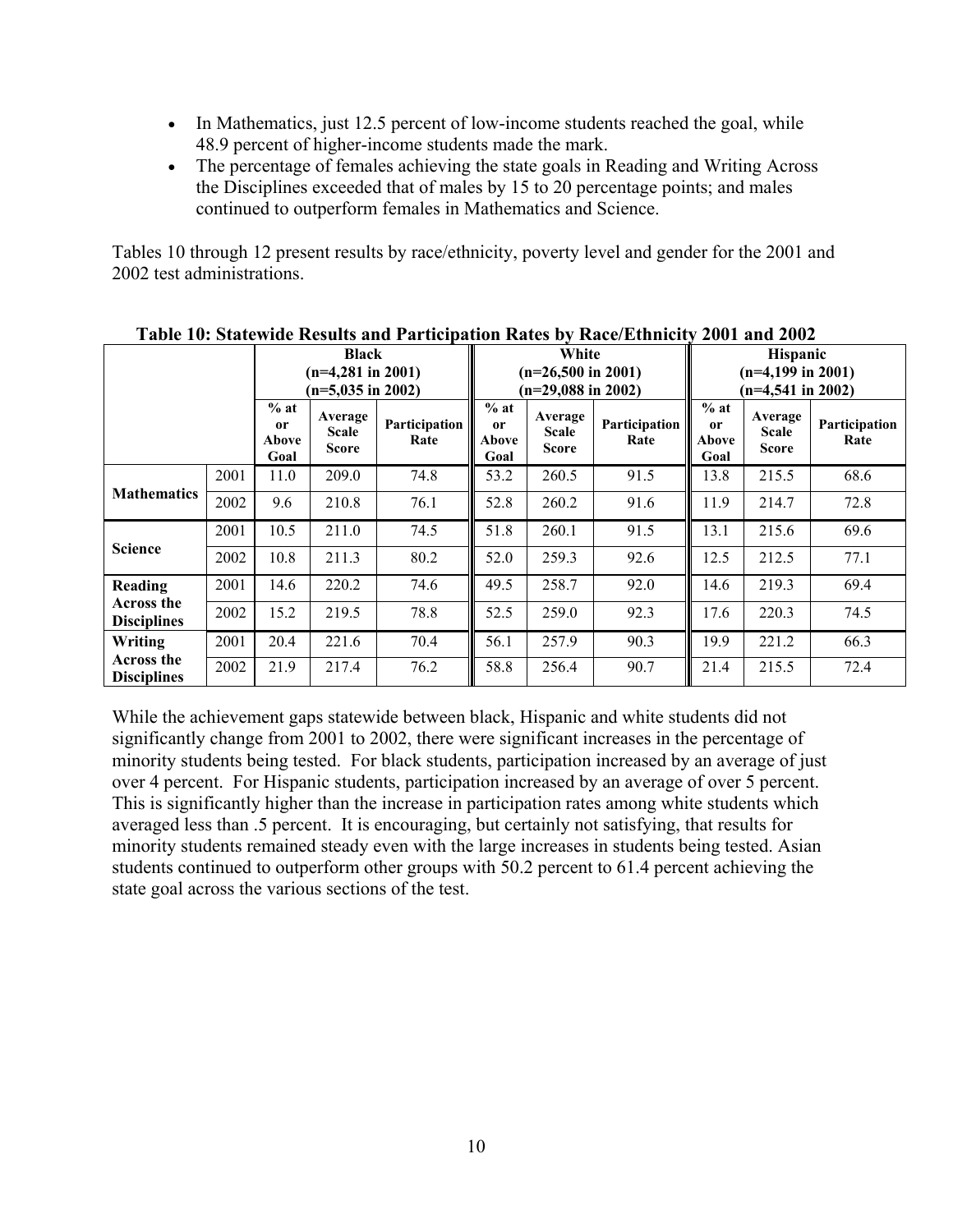|                                                 |      |                            | <b>ELIGIBLE F/R LUNCH</b><br>$(n=6,373$ in 2001)<br>$(n=6,300 \text{ in } 2002)$ |                              | <b>NOT ELIGIBLE F/R LUNCH</b><br>$(n=32,362 \text{ in } 2001)$<br>$(n=33,856$ in 2002) |                               |                       |
|-------------------------------------------------|------|----------------------------|----------------------------------------------------------------------------------|------------------------------|----------------------------------------------------------------------------------------|-------------------------------|-----------------------|
|                                                 |      | $%$ at or<br>Above<br>Goal | Average<br><b>Scale Score</b>                                                    | <b>Participation</b><br>Rate | $%$ at or<br>Above<br>Goal                                                             | Average<br><b>Scale Score</b> | Participation<br>Rate |
| <b>Mathematics</b>                              | 2001 | 13.4                       | 213.8                                                                            | 71.3                         | 49.6                                                                                   | 256.3                         | 88.7                  |
|                                                 | 2002 | 12.5                       | 215.2                                                                            | 73.9                         | 48.9                                                                                   | 255.7                         | 89.9                  |
| <b>Science</b>                                  | 2001 | 12.7                       | 214.3                                                                            | 72.7                         | 48.4                                                                                   | 256.2                         | 88.6                  |
|                                                 | 2002 | 13.3                       | 213.3                                                                            | 78.2                         | 47.9                                                                                   | 254.7                         | 91.2                  |
| <b>Reading Across</b><br>the Disciplines        | 2001 | 13.5                       | 217.6                                                                            | 72.0                         | 46.8                                                                                   | 255.8                         | 89.1                  |
|                                                 | 2002 | 16.2                       | 218.5                                                                            | 76.1                         | 49.3                                                                                   | 255.7                         | 90.8                  |
| <b>Writing Across the</b><br><b>Disciplines</b> | 2001 | 18.9                       | 219.8                                                                            | 69.0                         | 53.4                                                                                   | 255.2                         | 87.1                  |
|                                                 | 2002 | 21.0                       | 215.3                                                                            | 74.2                         | 55.7                                                                                   | 253.2                         | 89.0                  |

| Table 11: Statewide Results and Participation Rates by Poverty Level 2001 and 2002 |  |  |
|------------------------------------------------------------------------------------|--|--|
|                                                                                    |  |  |

Table 11 shows that the test scores for students eligible for free or reduced price lunch sometimes increased and sometimes decreased from 2001 to 2002. For example, 16.2 percent of students scored at or above goal in Reading Across the Disciplines in 2002 compared to 13.5 percent in 2001. Similar increases were seen in Writing Across the Disciplines. Test participation rates for students eligible for free or reduced price lunch increased by an average of 4.3 percent over last year. This was significantly higher than the increase in average participation rates (1.8 percent) among students not eligible for free or reduced price lunch.

|                                          |      | <b>FEMALE</b><br>$(n=19,133$ in 2001)<br>$(n=19,643$ in 2002) |                               |                       | <b>MALE</b><br>$(n=19,602 \text{ in } 2001)$<br>$(n=20,513$ in 2002) |                               |                       |
|------------------------------------------|------|---------------------------------------------------------------|-------------------------------|-----------------------|----------------------------------------------------------------------|-------------------------------|-----------------------|
|                                          |      | Percent<br>at/above<br>Goal                                   | Average<br><b>Scale Score</b> | Participation<br>Rate | Percent<br>at/above<br>Goal                                          | Average<br><b>Scale Score</b> | Participation<br>Rate |
|                                          | 2001 | 43.0                                                          | 249.0                         | 88.2                  | 46.3                                                                 | 252.0                         | 83.6                  |
| <b>Mathematics</b>                       | 2002 | 41.0                                                          | 248.0                         | 90.0                  | 47.2                                                                 | 252.6                         | 84.9                  |
|                                          | 2001 | 39.8                                                          | 247.3                         | 88.2                  | 47.2                                                                 | 253.6                         | 83.8                  |
| <b>Science</b>                           | 2002 | 39.8                                                          | 246.4                         | 91.1                  | 46.5                                                                 | 251.6                         | 87.3                  |
| <b>Reading Across</b><br>the Disciplines | 2001 | 50.4                                                          | 259.5                         | 88.7                  | 33.7                                                                 | 241.4                         | 83.8                  |
|                                          | 2002 | 52.5                                                          | 259.5                         | 90.9                  | 37.0                                                                 | 241.7                         | 86.1                  |
| <b>Writing Across</b><br>the Disciplines | 2001 | 58.7                                                          | 261.3                         | 86.9                  | 38.3                                                                 | 239.1                         | 81.4                  |
|                                          | 2002 | 61.1                                                          | 259.4                         | 89.6                  | 40.7                                                                 | 236.5                         | 83.9                  |

#### **Table 12: Statewide Results and Participation Rates by Gender 2001 and 2002**

Table 12 shows that achievement gaps remain between male and female students. Female students continue to outperform male students in Reading Across the Disciplines (52.5 percent at or above goal for females compared to 37.0 percent for males) and in Writing Across the Disciplines (61.1 percent at or above goal for females compared to 40.7 percent for males). Male students again outperformed females in Mathematics (47.2 percent at or above goal for males compared to 41.0 percent for females) and Science (46.5 percent at or above goal for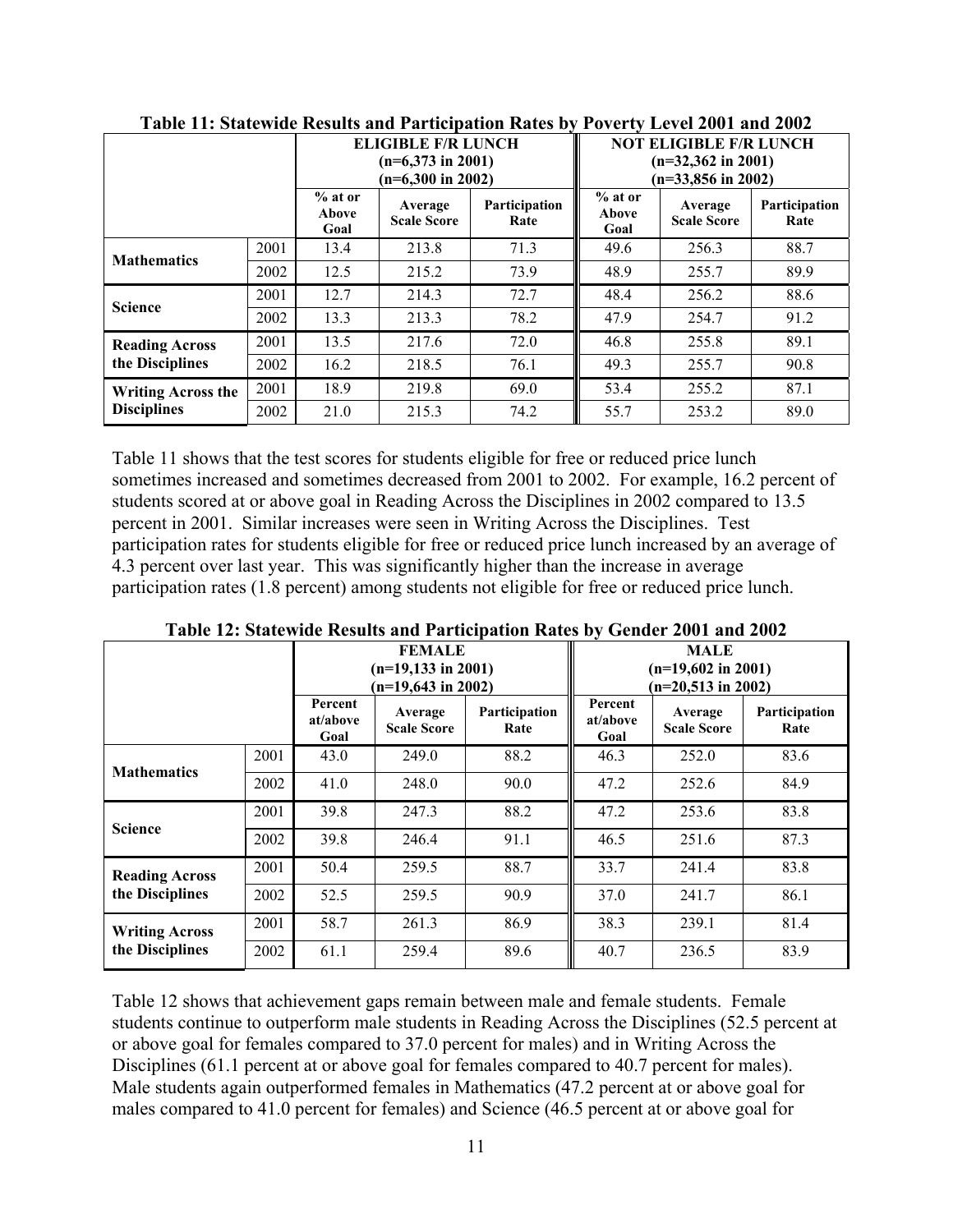males compared to 39.8 percent for females). In addition, the gap in participation rates among male and female students persists. Female participation rates averaged 90.4 percent across the four content areas and only 85.6 percent for males.

## **VII. What is being done to improve CAPT Performance?**

The achievement gaps in Connecticut continue to be troubling. Local, state and federal resources must be more focused on activities that reduce the gap: more preschool opportunities, earlier intervention, after-school and summer school, more instructional time, more one-to-one reading assistance, and more parent training and support. In recent years, many school districts have focused their efforts on closing these achievement gaps, and there are many encouraging success stories that need to be told. Urban districts, for example, have improved students' reading skills through the use of intensive remediation strategies. Increased hours of daily instruction in reading and mathematics, Saturday sessions and summer school have begun to translate into better readers and improvements on the CMT and CAPT tests. The following table shows the increase in the percentage of ERG I high schools offering supplemental instructional service programs in mathematics or English language arts.

|                                      |             | 2000                     | 2001               |                          |  |
|--------------------------------------|-------------|--------------------------|--------------------|--------------------------|--|
|                                      | Mathematics | English<br>Language Arts | <b>Mathematics</b> | English<br>Language Arts |  |
| <b>Pull-out Remedial Instruction</b> | $8.7\%$     | 13.0%                    | 13.0%              | 13.0%                    |  |
| In-class Tutorial                    | 17.4%       | 17.4%                    | 26.1%              | 21.7%                    |  |
| After School Program                 | 30.4%       | 34.8%                    | 56.5%              | 60.9%                    |  |
| Summer School                        | 39.1%       | 43.5%                    | 52.2%              | 52.2%                    |  |
| Other Programs                       | 13.0%       | 13.0%                    | 13.0%              | 21.7%                    |  |
| No Supplemental Services             | 52.2%       | 43.5%                    | 26.1%              | 17.4%                    |  |

**Table 13: ERG I High Schools Offering Supplemental Instructional Services 2000 and 2001** 

# **Bulkeley High School**

At one urban school in particular, participation rates and scores on the test increased across the board. Students at Bulkeley High School in Hartford increased the percentage of students at or above the statewide goal by an average of more than six percentage points from 2001 to 2002 while testing significantly more students (see Table 14 below). The most dramatic increases occurred in the results for Reading Across the Disciplines with 18.6 percent scoring at or above goal and in Writing Across the Disciplines with 26.8 percent scoring at or above goal.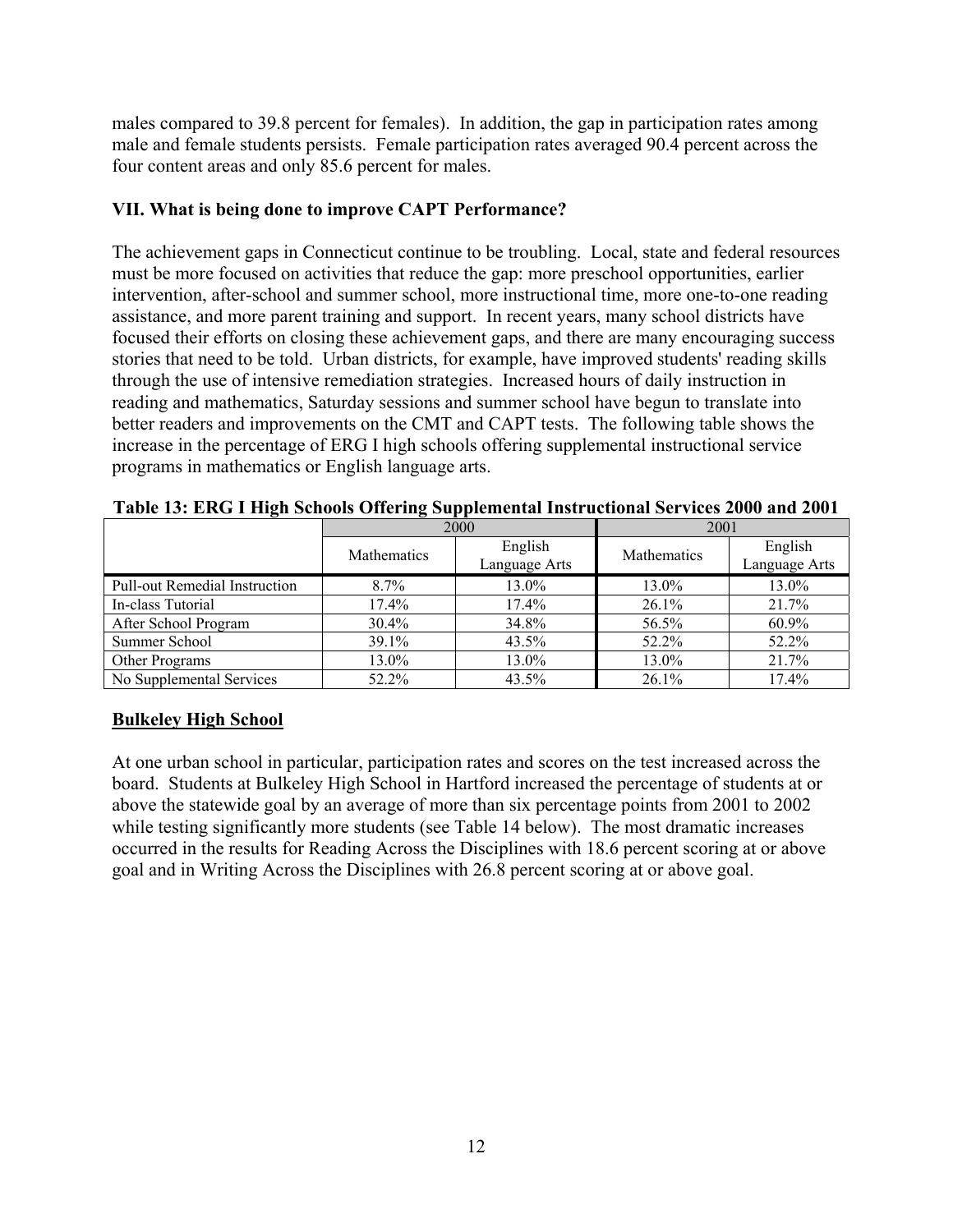| <b>CAPT Content Area</b>          | Year | <b>Average Scale Score</b> | % at Goal | <b>Participation Rate</b> |
|-----------------------------------|------|----------------------------|-----------|---------------------------|
|                                   | 2001 | 207.6                      | 6.4       | 59.8                      |
| Mathematics                       | 2002 | 212.6                      | 6.8       | 80.1                      |
|                                   | 2001 | 206.1                      | 7.9       | 63.1                      |
| Science                           | 2002 | 210.6                      | 8.7       | 83.2                      |
| Reading Across the                | 2001 | 209.2                      | 7.6       | 59.5                      |
| Disciplines                       | 2002 | 221.6                      | 18.6      | 80.1                      |
| Writing Across the<br>Disciplines | 2001 | 213.4                      | 14.5      | 55.7                      |
|                                   | 2002 | 221.0                      | 26.8      | 81.0                      |

**Table 14: Hartford's Bulkeley High School Results and Participation Rates in Standard CAPT 2001 and 2002** 

The improvement of CAPT participation rates and achievement results at Bulkeley High School began, in part, as a Hartford districtwide initiative to have each Hartford high school develop and implement a CAPT improvement plan. The Bulkeley High School CAPT Improvement Plan was developed by the school principal, other school administrators, lead teachers in mathematics, English, history and science and school guidance counselors. Initial steps in the development of this plan included a comprehensive analysis of CMT and CAPT results from prior years – disaggregated by age, race, ethnicity, gender, teacher, student course selection in the four content areas and student attendance patterns. Specific improvement efforts focused on the following:

- o creating a "climate of seriousness" concerning the CAPT school guidance and career counselors met with each tenth grade student to discuss the connection between the CAPT and future plans, including higher education and employment opportunities; students in Grades 11 and 12 who showed limited success on the CAPT in prior years were encouraged to retake the test;
- o infusing Reading for Information and writing strategies into the core content areas, including bilingual content materials; providing more opportunities for experimentation in a lab setting for students in general biology courses; implementing a new Civics curriculum with related performance assessments; expanding the Direct Instruction reading program to include tenth grade students who needed this intervention;
- o incorporating supplemental CAPT curriculum into the content areas and bilingual content materials; establishing CAPT review sessions; and
- $\circ$  improving school oversight of student attendance establishing a Dean of Attendance, requiring more frequent parent/school contact regarding student absences, and offering incentives for perfect attendance.

During the 2002 CAPT administration, administrators more closely monitored student participation to ensure that students who were absent took portions of the test during "make-up" days. Overall, the Bulkeley administration attributes student success as measured by the CAPT to its collective effort to improve school climate, basic skills, curriculum, instruction, and student attendance.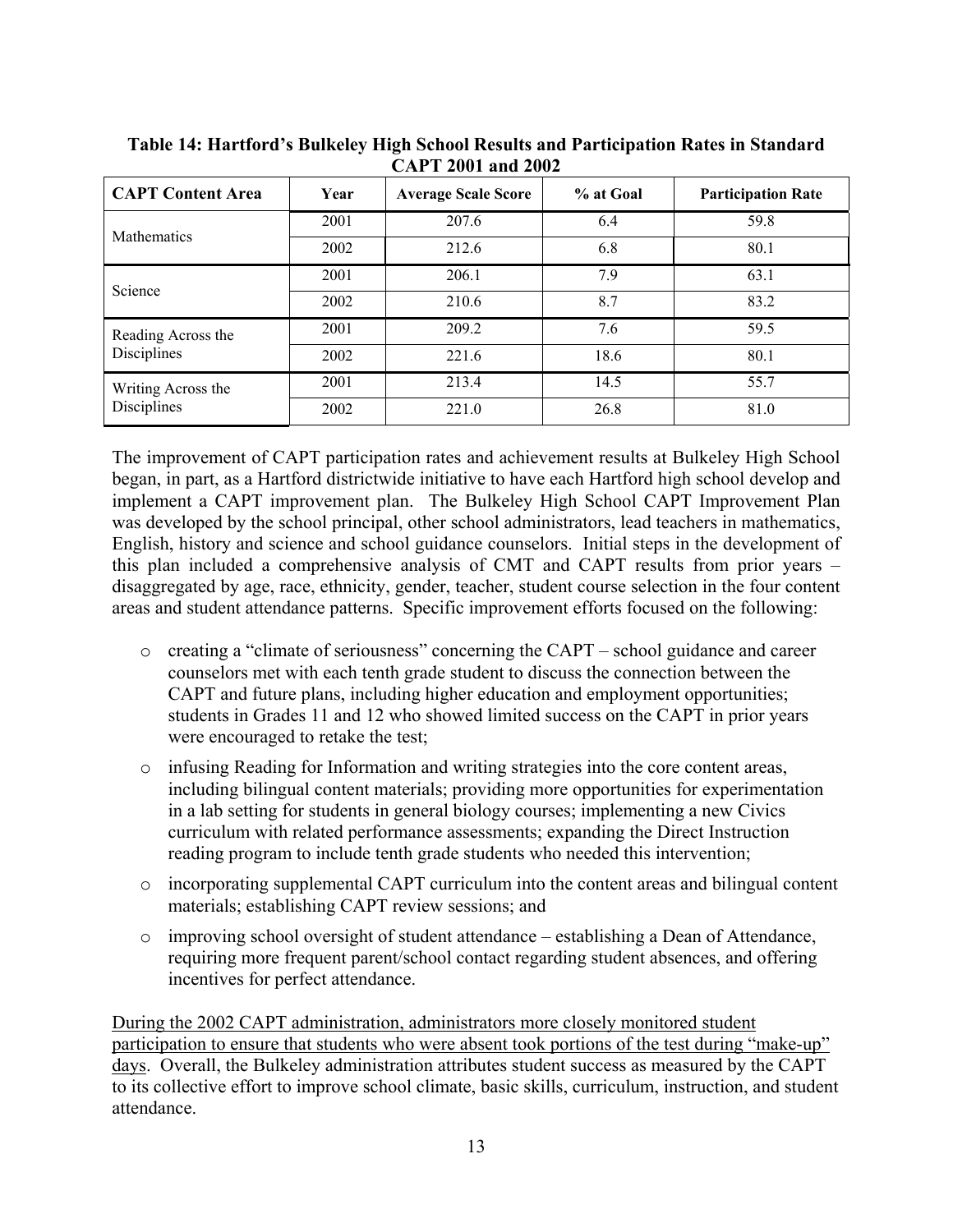# **VIII. How will CAPT be used in graduation expectations?**

When the Connecticut state legislature established the CAPT, it clearly specified that it should not be used as the sole criterion for graduation. While that condition still remains, **new legislation (PA 01- 166) passed in the summer of 2001, does give CAPT a role in determining students' readiness for graduation from high school.** 

As of September 1, 2002, each local board of education has specified the basic skills necessary for graduation beginning with the class of 2006, which include a process to access the competency levels of students in such skills. **The assessment criteria must include, but not be exclusively based on, results from the 10th-grade CAPT.** It is the responsibility of each local board of education to specify each basic skill, identify how it will be assessed and also determine the level or standard of performance required for graduation.

# **About the Test**

The CAPT is a comprehensive, cumulative assessment of students' abilities to apply the knowledge and skills they have learned over their years in school. The state goal for each test represents a demanding level of achievement reasonable to expect of students in the spring of the  $10<sup>th</sup>$  grade. First given in 1994, the CAPT differs from traditional multiple-choice formats that required students to memorize and recall trivial information. To be successful on the CAPT, students must use the knowledge and skills they have learned over many years to solve problems, acquire and analyze information, draw conclusions and communicate effectively in writing. Each year, committees of Connecticut educators participate in the development of the four tests that comprise the CAPT:

- The **Mathematics** test requires students to answer open-ended and grid-in questions that require the application of important mathematics concepts and skills in four major areas: Number & Quantity; Geometry & Measurement; Statistics, Probability & Discrete Mathematics; and Algebra & Functions.
- The **Science** test requires students to answer multiple-choice and short-essay questions to describe or explain important concepts in Life, Physical and Earth Science. Students also demonstrate their ability to collect and analyze data by designing and conducting a laboratory experiment.
- The **Reading Across the Disciplines** test consists of two sections: 1) Response to Literature in which students read a short story and respond in writing to four open-ended questions asking for interpretation and evaluation of the story and 2) Reading for Information in which students read nonfiction articles and respond to multiple-choice and open-ended questions asking for interpretation and analysis of the articles.
- The **Writing Across the Disciplines** test consists of 1) two Interdisciplinary Writing tests in which students read nonfiction articles about an important issue and write a persuasive letter in which they take and defend a position and 2) an Editing  $\&$  Revising test in which students